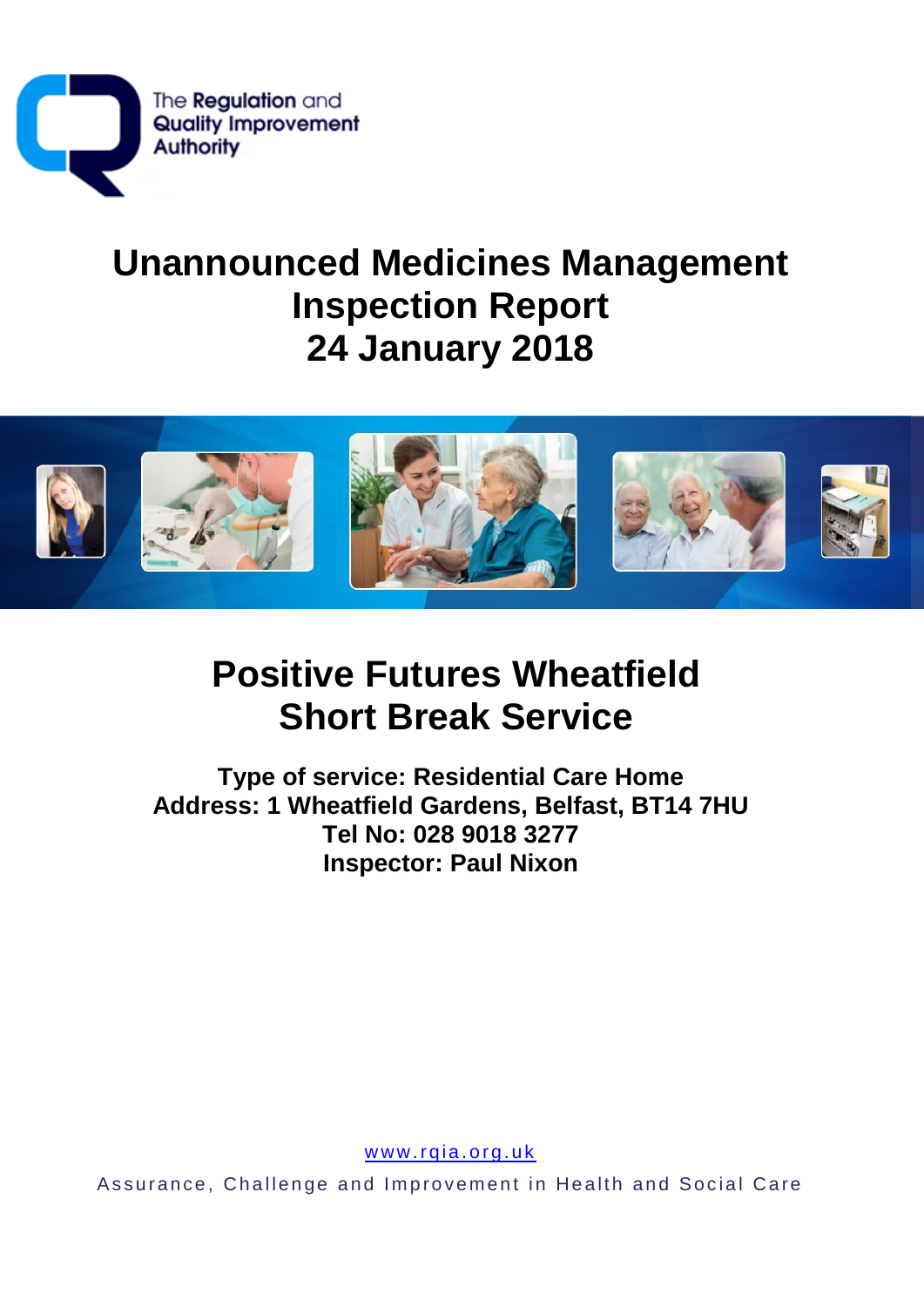It should be noted that this inspection report should not be regarded as a comprehensive review of all strengths and areas for improvement that exist in the service. The findings reported on are those which came to the attention of RQIA during the course of this inspection. The findings contained within this report do not exempt the service from their responsibility for maintaining compliance with legislation, standards and best practice.

#### **1.0 What we look for**



### **2.0 Profile of service**

This is a residential care home with five beds that provides short respite breaks for adults living with a learning disability.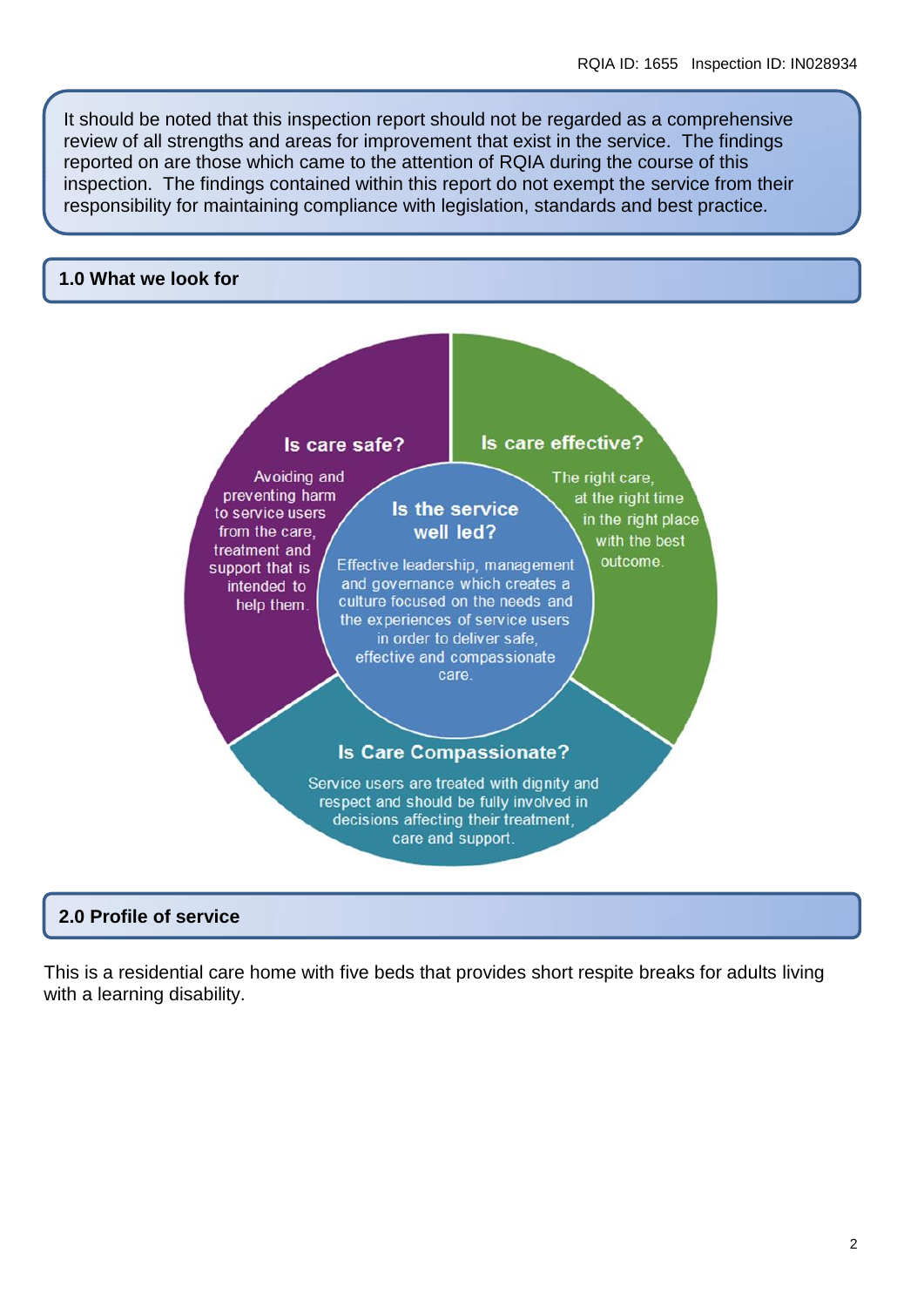# **3.0 Service details**

| <b>Organisation/Registered Provider:</b><br><b>Positive Futures</b><br><b>Responsible Individual:</b>                                       | <b>Registered Manager:</b><br><b>Mrs Bernice Kelly</b>                                                |
|---------------------------------------------------------------------------------------------------------------------------------------------|-------------------------------------------------------------------------------------------------------|
| Ms Agnes Philomena Lunny                                                                                                                    |                                                                                                       |
| Person in charge at the time of inspection:<br>Ms Lydia Armstrong<br>(Deputy Services Manager)                                              | Date manager registered:<br>1 April 2005                                                              |
| <b>Categories of care:</b><br><b>Residential Care (RC)</b><br>$LD - Learning$ disability.<br>$LD(E)$ – Learning disability – over 65 years. | <b>Number of registered places:</b><br>5<br>RC-LD and RC-LD(E) with associated physical<br>disability |

# **4.0 Inspection summary**

An unannounced inspection took place on 24 January 2018 from 09.50 to 12.15.

This inspection was underpinned by The Health and Personal Social Services (Quality, Improvement and Regulation) (Northern Ireland) Order 2003, The Residential Care Homes Regulations (Northern Ireland) 2005 and the Department of Health, Social Services and Public Safety (DHSSPS) Residential Care Homes Minimum Standards (2011).

The inspection assessed progress with any areas for improvement identified since the last medicines management inspection and to determine if the home was delivering safe, effective and compassionate care and if the service was well led.

Evidence of good practice was found in relation to the admission and discharge processes, medicines administration, records, care planning, storage and the management of controlled drugs.

No areas requiring improvement were identified.

The resident spoken to stated they were very satisfied with the care provided.

The findings of this report will provide the home with the necessary information to assist them to fulfil their responsibilities, enhance practice and residents' experience.

#### **4.1 Inspection outcome**

|                                       | <b>Regulations</b> | <b>Standards</b> |
|---------------------------------------|--------------------|------------------|
| Total number of areas for improvement |                    |                  |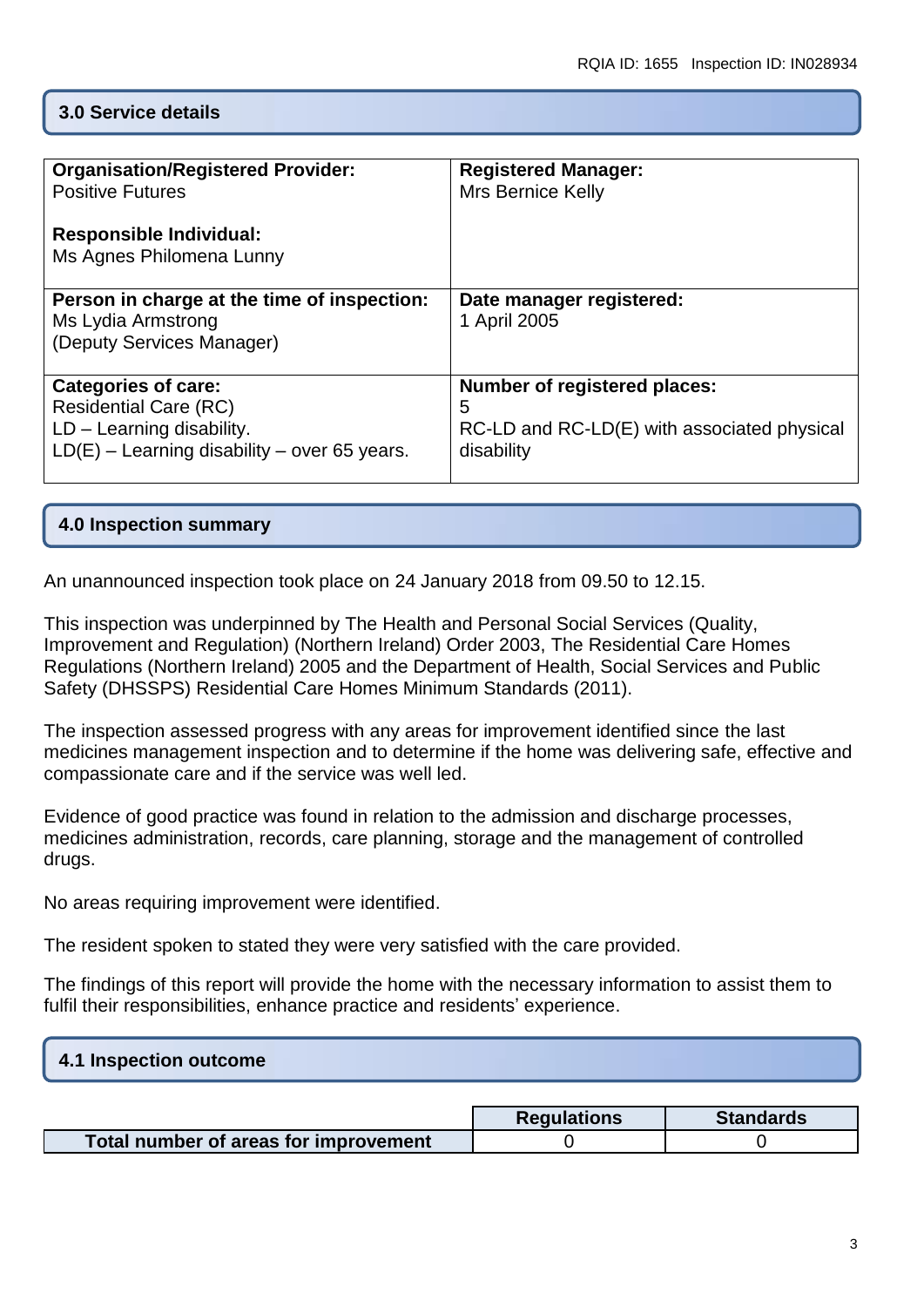This inspection resulted in no areas for improvement being identified. Findings of the inspection were discussed with Ms Lydia Armstrong, Deputy Services Manager, as part of the inspection process and can be found in the main body of the report.

Enforcement action did not result from the findings of this inspection.

# **4.2 Action/enforcement taken following the most recent care inspection**

No further actions were required to be taken following the most recent inspection on 24 August 2017.

Enforcement action did not result from the findings of this inspection.

#### **5.0 How we inspect**

Prior to the inspection a range of information relevant to the home was reviewed. This included the following:

- recent inspection reports and returned QIPs
- recent correspondence with the home
- the management of medicine related incidents reported to RQIA since the last medicines management inspection

During the inspection the inspector met with one resident, the deputy services manager and three members of staff.

A total of 10 questionnaires were provided for distribution to residents and their representatives for completion and return to RQIA. Staff were invited to share their views by completing an online questionnaire.

A poster informing visitors to the home that an inspection was being conducted was displayed.

A sample of the following records was examined during the inspection:

- medicines requested and received
- personal medication records
- medicine administration records
- medicines disposed of or transferred
- controlled drug record book
- medicine audits
- care plans
- training records
- medicines storage temperatures

The findings of the inspection were provided to the person in charge at the conclusion of the inspection.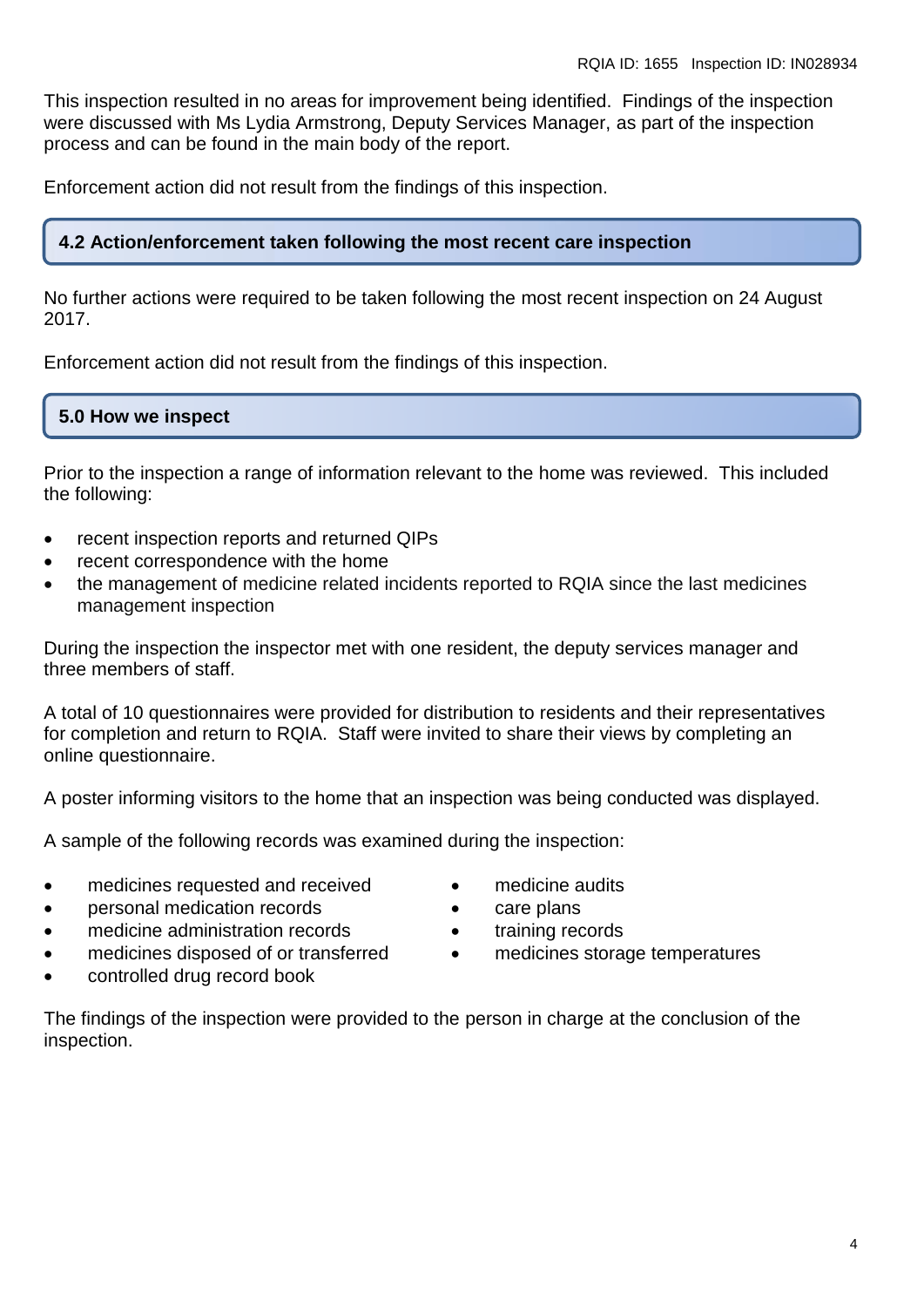#### **6.0 The inspection**

#### **6.1 Review of areas for improvement from the most recent inspection dated 24 August 2017**

The most recent inspection of the home was an unannounced care inspection. There were no areas for improvement identified as a result of the inspection.

#### **6.2 Review of areas for improvement from the last medicines management inspection dated 22 February 2016**

There were no areas for improvement identified as a result of the last medicines management inspection.

#### **6.3 Inspection findings**

#### **6.4 Is care safe?**

**Avoiding and preventing harm to patients and clients from the care, treatment and support that is intended to help them.**

Medicines were managed by staff who have been trained and deemed competent to do so. An induction process was in place for staff who had been delegated medicine related tasks. The impact of training was monitored through team meetings, supervision and annual appraisal. Competency assessments were completed following the induction period and annually thereafter. Refresher training in medicines management was delivered to staff every three years. Epilepsy management training and training in the administration of rescue medication was delivered to staff every two years.

There were procedures in place to ensure the safe management of medicines during a resident's admission to the home and discharge from the home. Staff liaise with the persons with caring responsibility in confirming current medication and in obtaining confirmation from the prescriber regarding any changes. Persons with caring responsibility are responsible for ensuring that sufficient medicines are supplied for each period of respite care and any medicines remaining at the end of this time are returned to them.

In relation to safeguarding, staff advised that they were aware of the regional procedures and who to report any safeguarding concerns to. Staff confirmed they had received safeguarding training.

Records of the receipt, administration and disposal of controlled drugs subject to record keeping requirements were maintained in a controlled drug record book. Checks were performed on controlled drugs which require safe custody, at the end of each shift.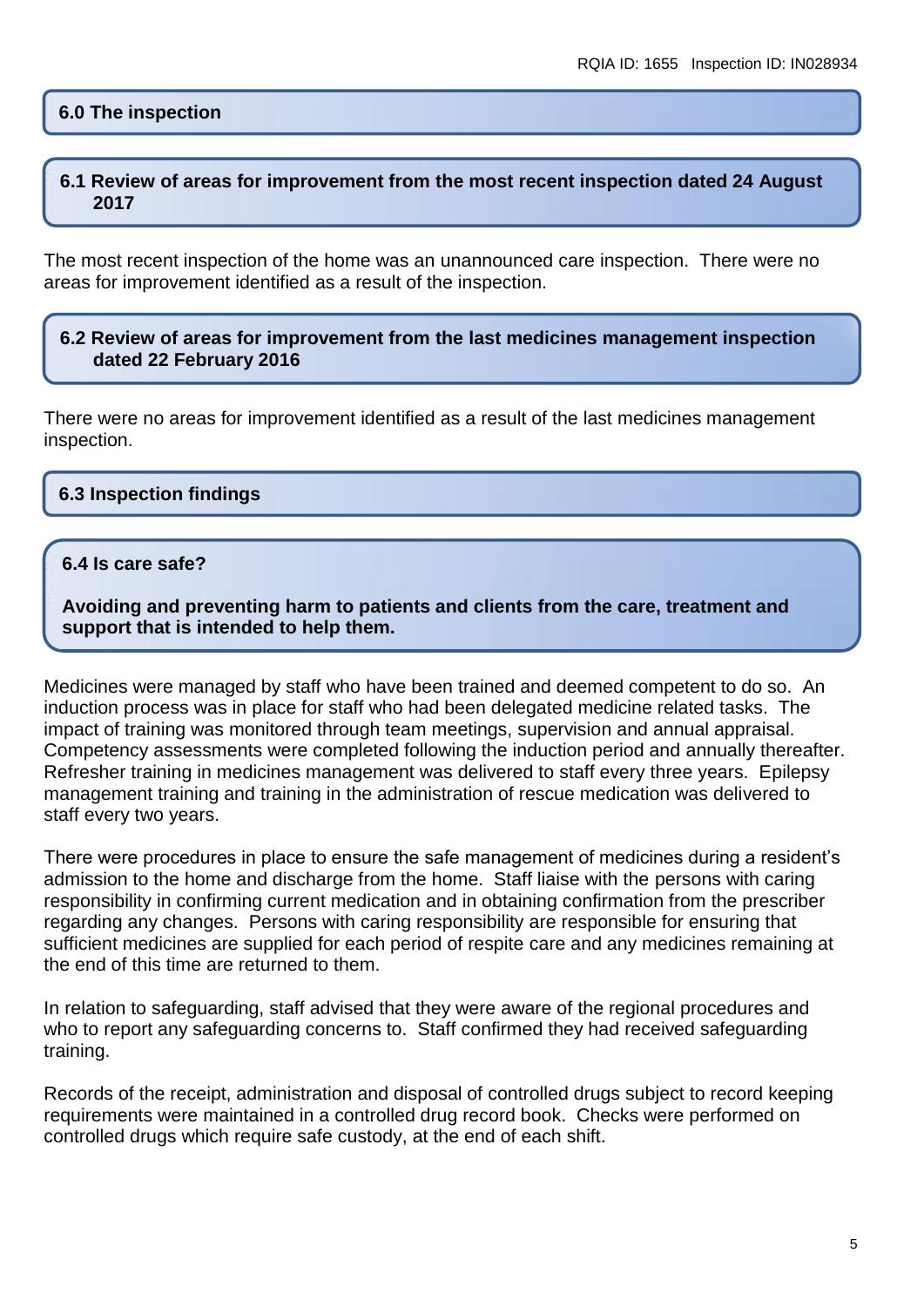Medicines were stored safely and securely and in accordance with the manufacturer's instructions. Medicine storage areas were clean, tidy and well organised.

#### **Areas of good practice**

There were examples of good practice in relation to staff training, competency assessments, the management of medicines on admission and discharge and the management of controlled drugs.

#### **Areas for improvement**

No areas for improvement were identified during the inspection.

|                                       | <b>Regulations</b> | <b>Standards</b> |
|---------------------------------------|--------------------|------------------|
| Total number of areas for improvement |                    |                  |

#### **6.5 Is care effective?**

**The right care, at the right time in the right place with the best outcome.**

From the evidence seen of four residents' records examined during the inspection and the redacted records of four residents provided after the inspection (on 31 January 2018), we were satisfied that medicines had been administered in accordance with the prescribers' instructions.

When a resident was prescribed a medicine for administration on a "when required" basis for the management of distressed reactions, the dosage instructions were recorded on the personal medication record. Staff knew how to recognise signs, symptoms and triggers which may cause a change in a resident's behaviour and were aware that this change may be associated with pain. The reason for and the outcome of administration were recorded. A care plan was maintained.

The sample of records examined indicated that medicines which were prescribed to manage pain had been administered as prescribed. Staff were aware that ongoing monitoring was necessary to ensure that the pain was well controlled and the resident was comfortable. Pain management care plans were in place.

Staff confirmed that compliance with prescribed medicine regimes was monitored and any omissions or refusals likely to have an adverse effect on the resident's health were reported to the person with caring responsibility.

Medicine records were well maintained and facilitated the audit process. Epilepsy management plans were in place for the relevant residents.

Practices for the management of medicines were audited throughout the month by the staff and management. This included running stock balances for each medicine. Staff and management audit the medicine records at the end of each resident's period of respite stay.

#### **Areas of good practice**

There were examples of good practice in relation to the standard of record keeping, auditing arrangements, care planning and the administration of medicines.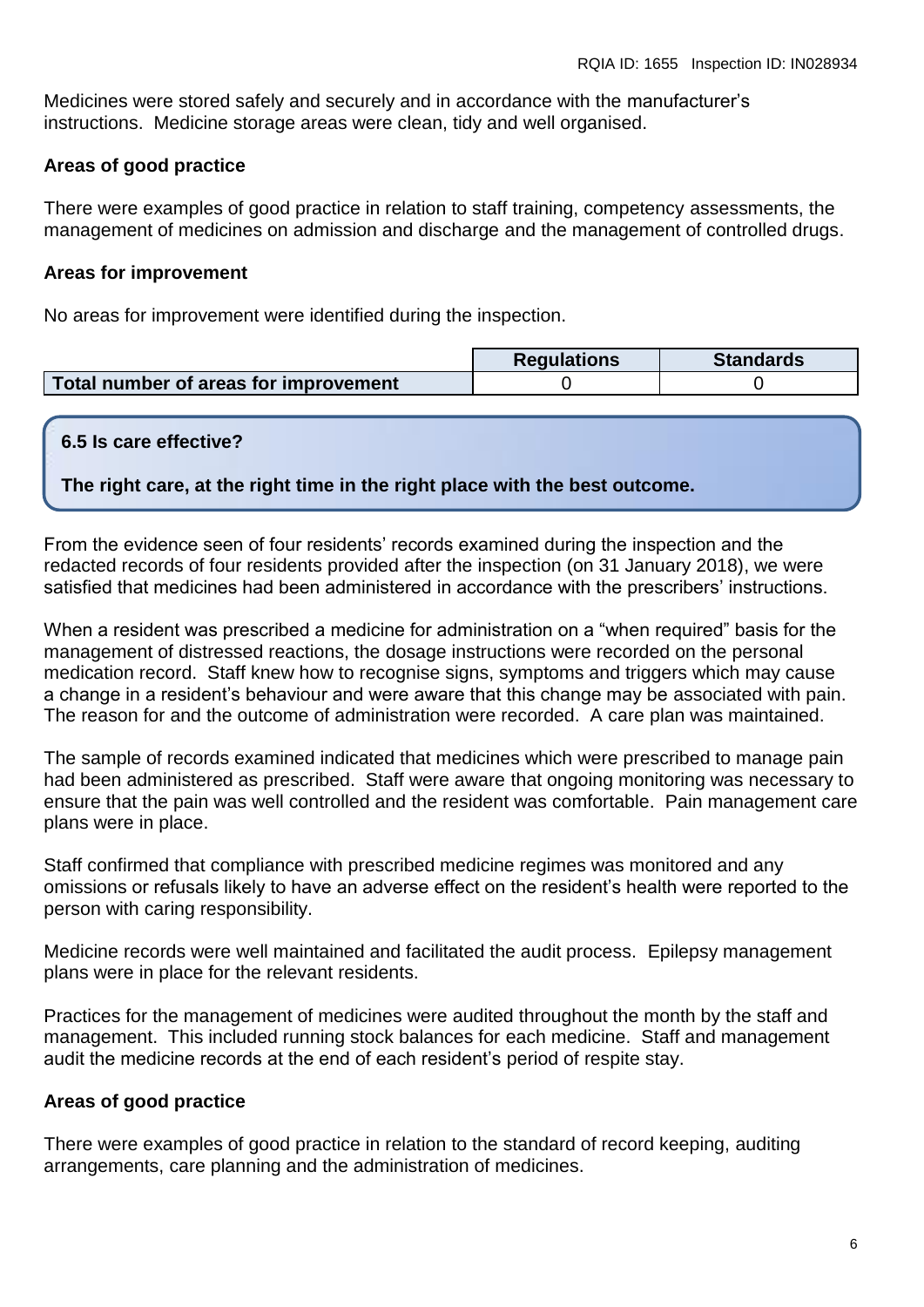### **Areas for improvement**

No areas for improvement were identified during the inspection.

|                                       | <b>Requlations</b> | <b>Standards</b> |
|---------------------------------------|--------------------|------------------|
| Total number of areas for improvement |                    |                  |

#### **6.6 Is care compassionate?**

**Patients and clients are treated with dignity and respect and should be fully involved in decisions affecting their treatment, care and support.**

The resident seen was observed to be relaxed and comfortable in their surroundings and in their interactions with staff. Staff were noted to be friendly, courteous and happy in their work; they treated the resident with dignity. Staff were familiar with their needs and wishes of the residents who use the service. Staff advised that there were good relationships with relatives.

The resident we spoke with advised that they were content with the management of their medicines and the care provided in the home. They were very complimentary regarding staff and management.

As part of the inspection process, we issued questionnaires to residents and their representatives. Four questionnaires were completed and returned within the specified timeframe. Comments received were positive; with responses recorded as 'very satisfied' with the care provided in the home.

#### **Areas of good practice**

There was evidence that staff listened to residents and relatives and took account of their views.

#### **Areas for improvement**

No areas for improvement were identified during the inspection.

|                                       | <b>Requlations</b> | <b>Standards</b> |
|---------------------------------------|--------------------|------------------|
| Total number of areas for improvement |                    |                  |

# **6.7 Is the service well led?**

**Effective leadership, management and governance which creates a culture focused on the needs and experience of service users in order to deliver safe, effective and compassionate care.**

Following discussion with staff it was evident that they were very knowledgeable with the medicines management policies and procedures and that any updates were highlighted to them.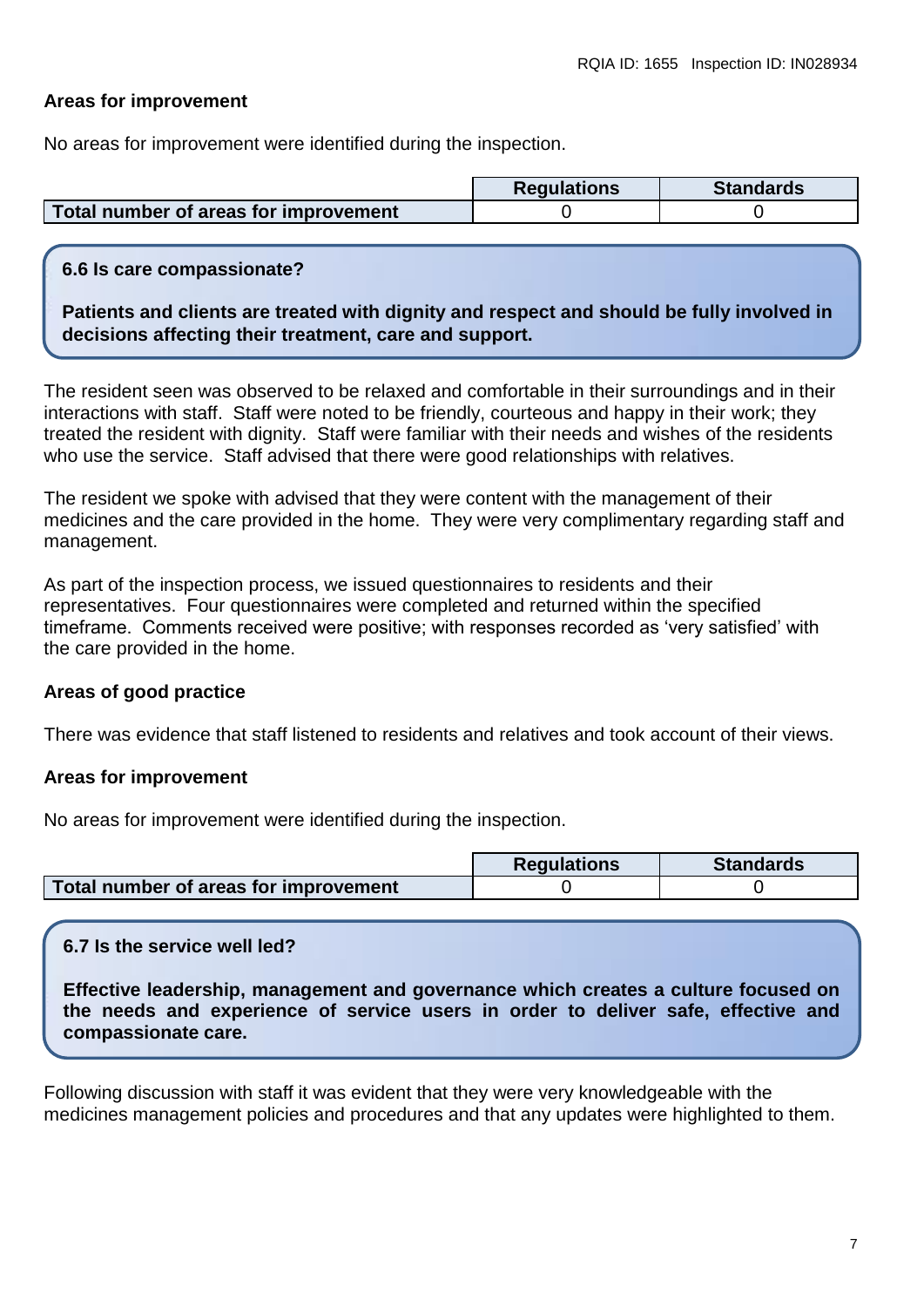There were robust arrangements in place for the management of medicine related incidents. Staff confirmed that they knew how to identify and report incidents. Medicine related incidents reported since the last medicines management inspection were discussed. There was evidence of the action taken and learning implemented following incidents. In relation to the regional safeguarding procedures, staff confirmed that they were aware that medicine incidents may need to be reported to the safeguarding team.

A review of the audit records indicated that satisfactory outcomes had been achieved.

Staff confirmed that any concerns in relation to medicines management were raised with management. They advised that management were open and approachable and willing to listen.

No members of staff shared their views by completing an online questionnaire.

# **Areas of good practice**

There were examples of good practice in relation to governance arrangements, the management of medicine incidents and quality improvement. There were clearly defined roles and responsibilities for staff.

#### **Areas for improvement**

No areas for improvement were identified during the inspection.

|                                       | <b>Regulations</b> | <b>Standards</b> |
|---------------------------------------|--------------------|------------------|
| Total number of areas for improvement |                    |                  |

#### **7.0 Quality improvement plan**

There were no areas for improvement identified during this inspection, and a QIP is not required or included, as part of this inspection report.